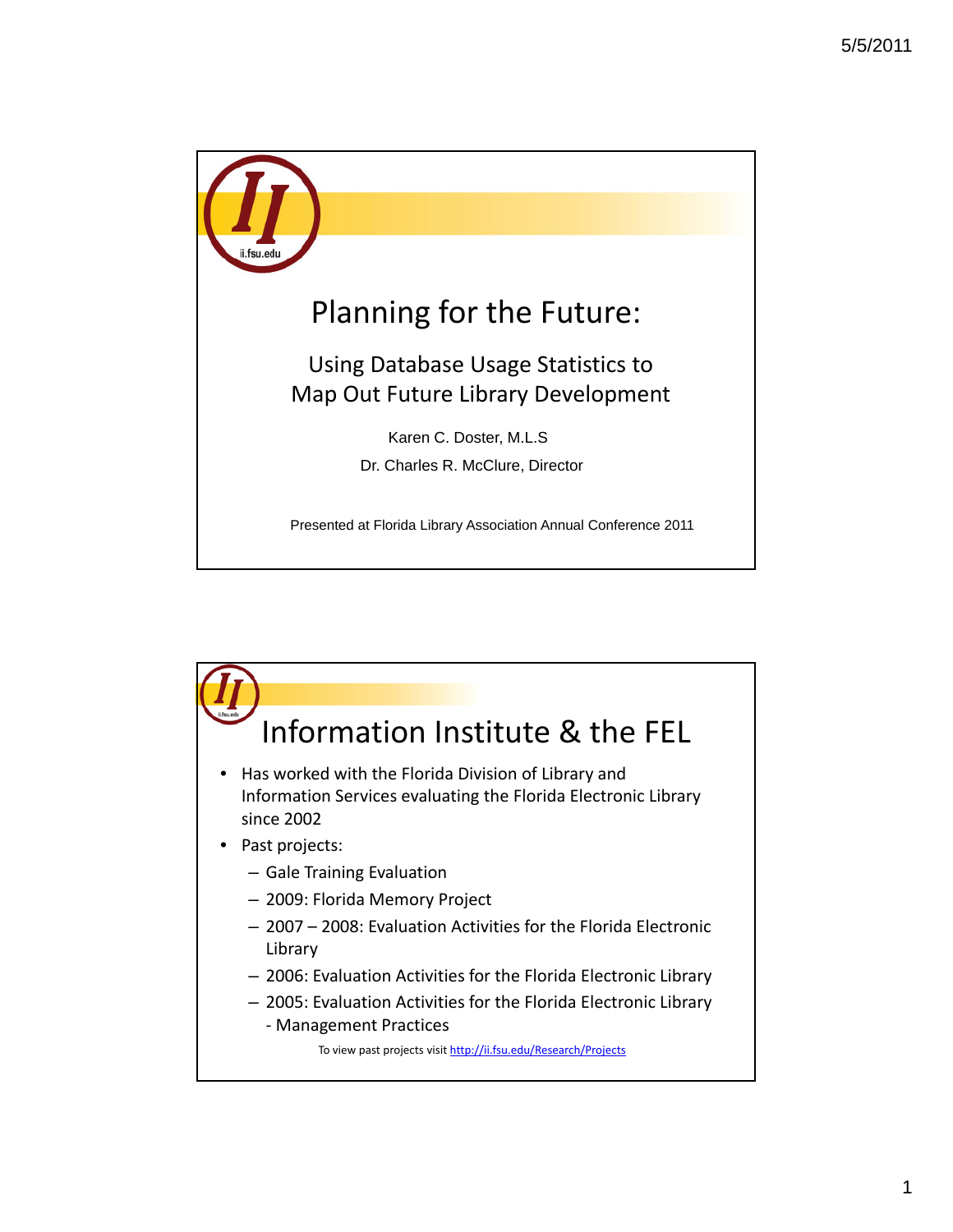

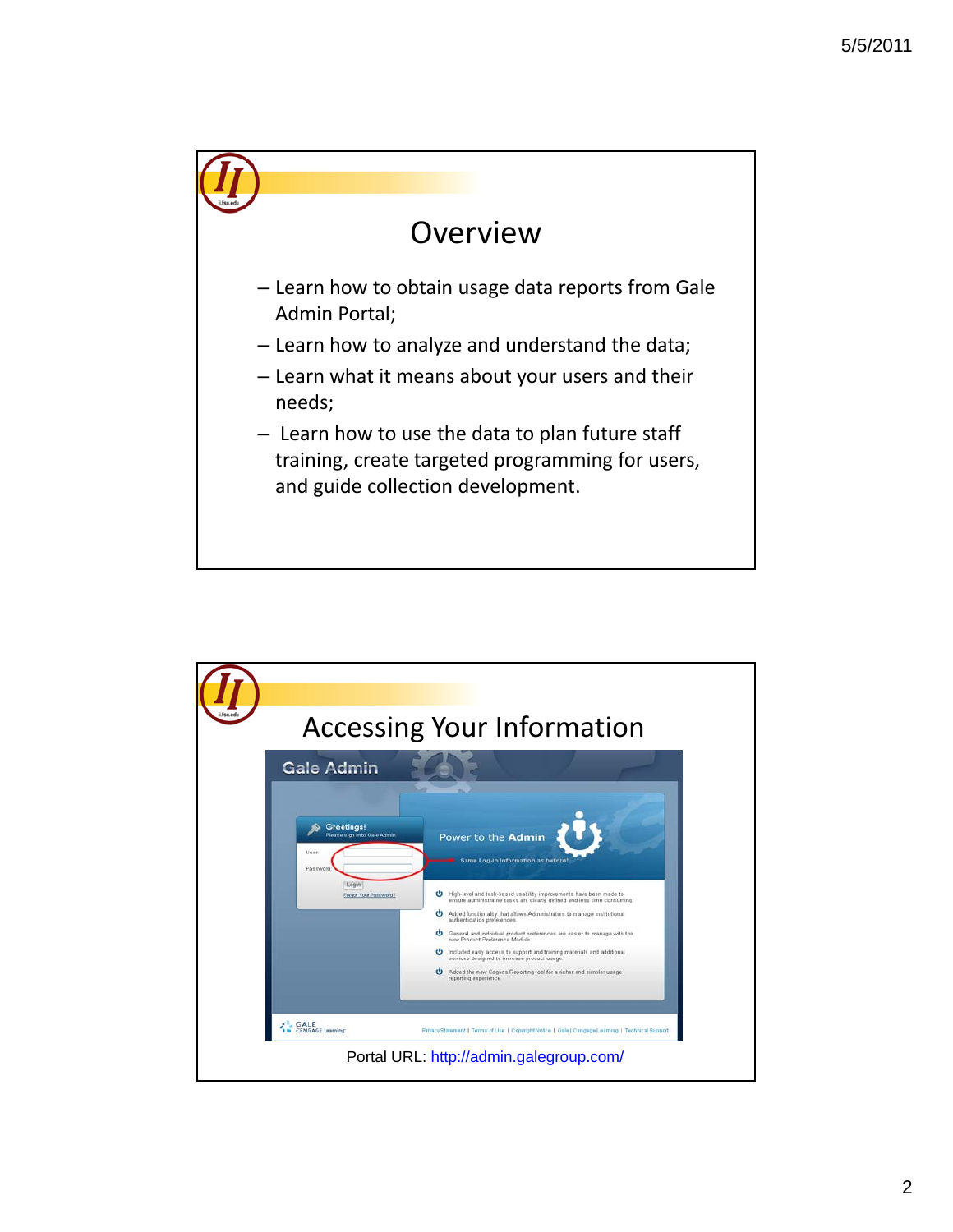|                        | <b>Choosing an Account</b>                                                                                                                                                                                                                                      |               |                                                           |                      |                  |
|------------------------|-----------------------------------------------------------------------------------------------------------------------------------------------------------------------------------------------------------------------------------------------------------------|---------------|-----------------------------------------------------------|----------------------|------------------|
|                        |                                                                                                                                                                                                                                                                 |               |                                                           |                      |                  |
|                        | Institution: Hialeah Public Libraries - Institution Member List                                                                                                                                                                                                 |               |                                                           |                      |                  |
|                        | View general info about this institution and links to member locations. Users with<br>"Admin" privilege can edit this page. The blue left menu provides additional settings<br>for this institution. To return to this summary page, select the blue tab above. |               |                                                           |                      |                  |
| Institution Name: *    | <b>Hialeah Public Libraries</b>                                                                                                                                                                                                                                 |               |                                                           |                      |                  |
| Institution ID:        | fl_hpl                                                                                                                                                                                                                                                          |               |                                                           |                      |                  |
| <b>Account Number:</b> |                                                                                                                                                                                                                                                                 |               |                                                           |                      |                  |
| Consortium Name:       | State Library of Florida                                                                                                                                                                                                                                        |               |                                                           |                      |                  |
| Active Institution:    | True                                                                                                                                                                                                                                                            |               |                                                           |                      |                  |
| * required field       |                                                                                                                                                                                                                                                                 |               | Click on "view/edit" to review<br>your library's reports. |                      | Save<br>Cancel   |
| <b>LOCATIONS</b>       |                                                                                                                                                                                                                                                                 |               |                                                           |                      |                  |
| <b>Location ID</b>     | <b>Location Name</b>                                                                                                                                                                                                                                            | <b>Active</b> | <b>Account Number</b>                                     |                      |                  |
| 21111 hpl              | <b>Hialeah Public Libraries</b>                                                                                                                                                                                                                                 | Active        | 190508                                                    | <b>General Prefs</b> | <b>View/Edit</b> |
| fl hpl sp              | <b>Hialeah Public Libraries - Spanish</b>                                                                                                                                                                                                                       | Active        | 190508                                                    | <b>General Prefs</b> | <b>View/Edit</b> |
| 21112 lacbl            | <b>Lua A Curtiss Branch Library</b>                                                                                                                                                                                                                             | Active        |                                                           | <b>General Prefs</b> | <b>View/Edit</b> |
| 21114 nhl              | North Hialeah e-Library                                                                                                                                                                                                                                         | Active        |                                                           | <b>General Prefs</b> | <b>View/Edit</b> |
| 21113 whl              | West Hialeah e-Library                                                                                                                                                                                                                                          | Active        |                                                           | <b>General Prefs</b> | <b>View/Edit</b> |

|                                                                                                                                                                                                                                                                                                  |                                                                                                          | <b>Accessing Your Reports</b>                                                                                                                                                                                                                                                                                                                                                                                                                                                                                                                                                                                                                                                                |
|--------------------------------------------------------------------------------------------------------------------------------------------------------------------------------------------------------------------------------------------------------------------------------------------------|----------------------------------------------------------------------------------------------------------|----------------------------------------------------------------------------------------------------------------------------------------------------------------------------------------------------------------------------------------------------------------------------------------------------------------------------------------------------------------------------------------------------------------------------------------------------------------------------------------------------------------------------------------------------------------------------------------------------------------------------------------------------------------------------------------------|
| Gale Admin<br>Home.                                                                                                                                                                                                                                                                              | Search for name or ID<br>Institution: Hialeah Public Libraries                                           | Q<br>advanced search<br>Location: Hialeah Public Libraries                                                                                                                                                                                                                                                                                                                                                                                                                                                                                                                                                                                                                                   |
| <b>图 Location Details</b><br>Eocation Summary<br>Edit Database Subscriptions<br><b>Decation Authentication</b><br><b>X</b> Preferences<br><b>Ga</b> Linking<br><b>Custom Databases</b><br><b>EBooks</b><br><b>Eil Reports</b><br>View Usage Reports<br><b>Tips to Increase Usage</b><br>$•$ Help | Location Name: *<br>Location Id:<br>Location Type:<br>Account Status:<br>Customer Class:<br>Customer Id: | Location: Hialeah Public Libraries - Location Summary<br>View general info about a location. Users with "Admin" privilege can edit this page.<br>The green sidebar menu provides more settings for this location, including product<br>preferences. Return to this Summary by clicking the green tab above. Return to the<br>Institution Summary by clicking the blue tab (where you can link to a different<br>location). If a consortium exists, click the purple tab to return to its Summary page.<br>Click the "Reports" tab to open the menu.<br><b>Hialeah Public Libraries</b><br>21111 hpl<br>Not demo<br>Active Location<br>Select to access your reports.<br>Public<br>Miami-dade |
|                                                                                                                                                                                                                                                                                                  |                                                                                                          |                                                                                                                                                                                                                                                                                                                                                                                                                                                                                                                                                                                                                                                                                              |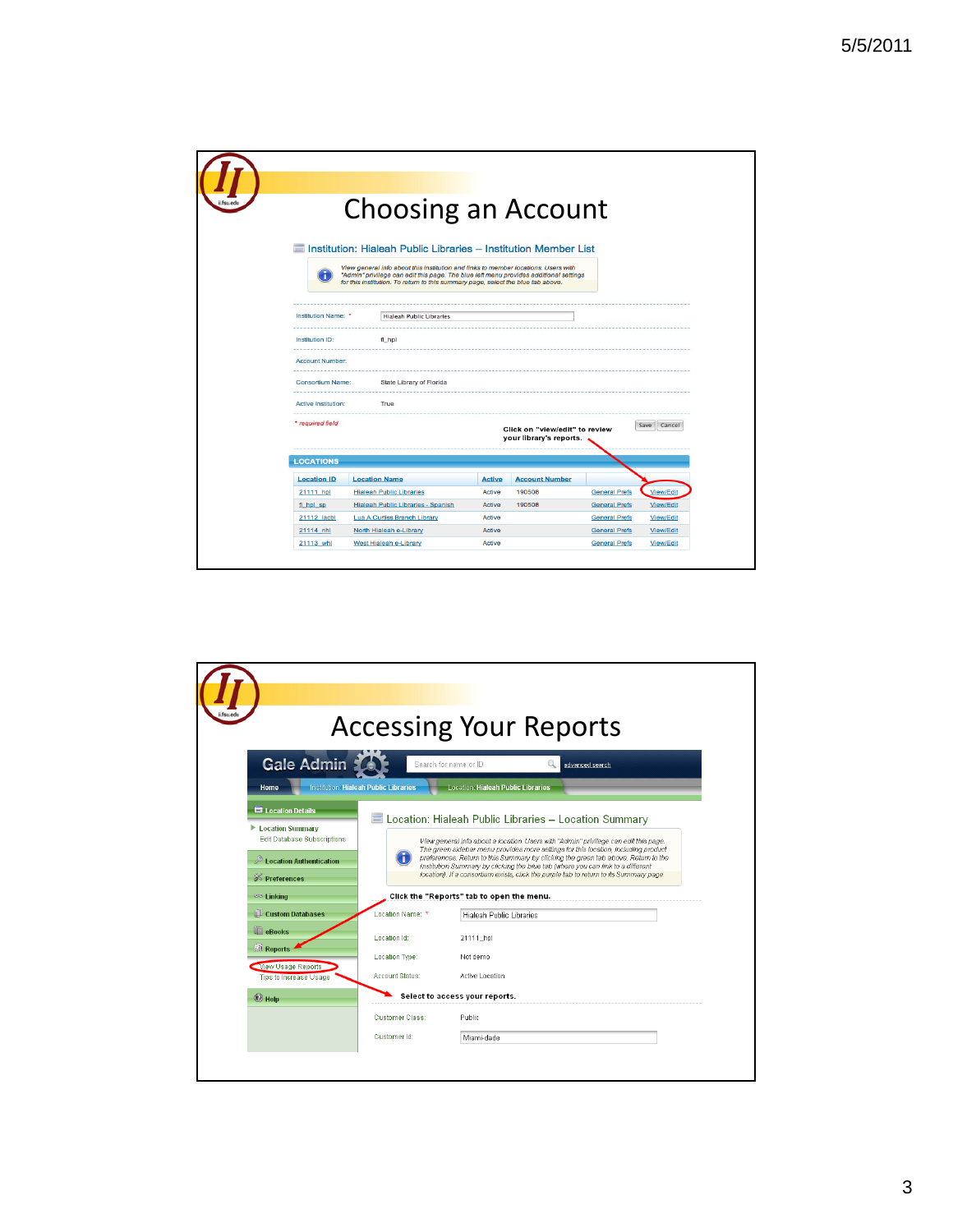

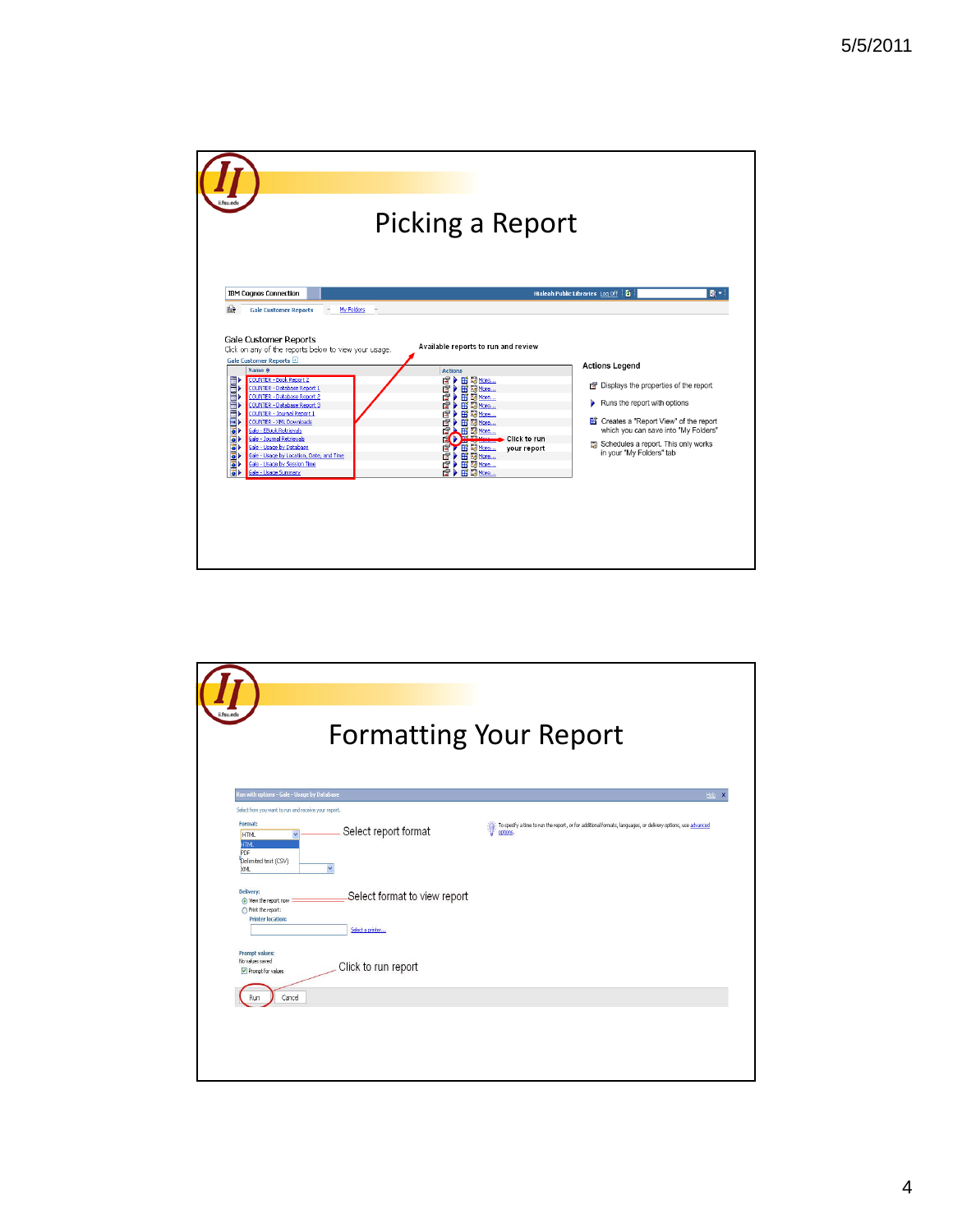

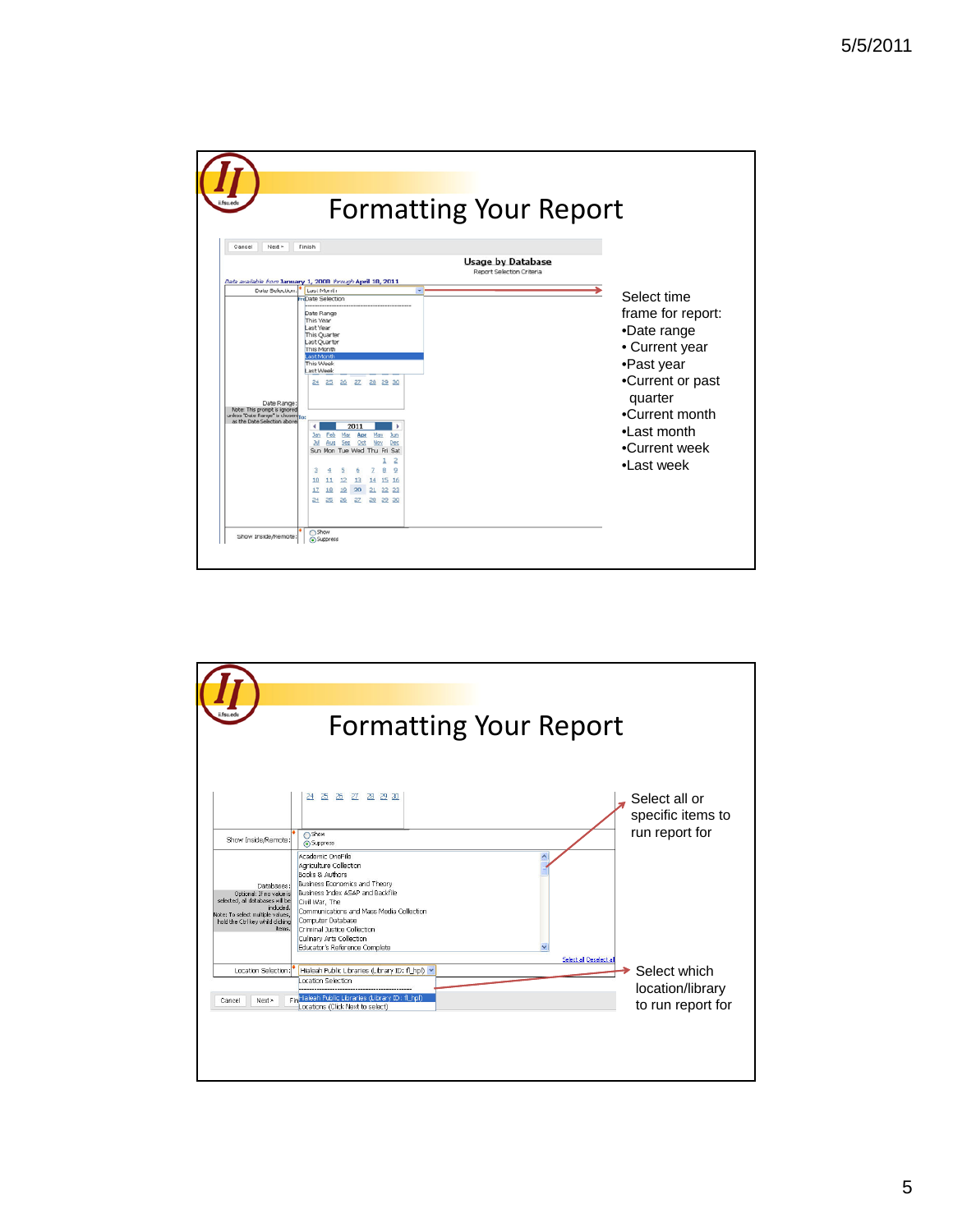| fsu.ed                                                                                                                                                                   | Run Report!                                                                                                                                                                                                                                                                                                       |  |
|--------------------------------------------------------------------------------------------------------------------------------------------------------------------------|-------------------------------------------------------------------------------------------------------------------------------------------------------------------------------------------------------------------------------------------------------------------------------------------------------------------|--|
|                                                                                                                                                                          | 17 18 19 20 21 22 23<br>25 26 27 28 29 30<br>24                                                                                                                                                                                                                                                                   |  |
| Show Inside/Remote:                                                                                                                                                      | Show<br>Suppress                                                                                                                                                                                                                                                                                                  |  |
| Databases:<br>Optional: If no value is<br>selected, all databases will be<br>included.<br>Note: To select multiple values,<br>hold the Ctrl key whild clicking<br>items. | Academic OneFile<br>Agriculture Collection<br>Books & Authors<br>Business Economics and Theory<br>Business Index ASAP and Backfile<br>Civil War, The<br>Communications and Mass Media Collection<br>Computer Database<br>Criminal Justice Collection<br>Culinary Arts Collection<br>Educator's Reference Complete |  |
| Location Selection:                                                                                                                                                      | Select all Deselect all<br>Hialeah Public Libraries (Library ID: fl_hpl) v                                                                                                                                                                                                                                        |  |
| Next ><br>Cancel                                                                                                                                                         | Click "Finish" to run report<br>Finish                                                                                                                                                                                                                                                                            |  |

|                                                                                                                                                                                                      |                           | Reports:            |                      |                         |                       |
|------------------------------------------------------------------------------------------------------------------------------------------------------------------------------------------------------|---------------------------|---------------------|----------------------|-------------------------|-----------------------|
|                                                                                                                                                                                                      | Location, Date, and Time  |                     |                      |                         |                       |
| User: Hialeah Public Libraries<br>Date Selection: Between 03/01/2011 and 03/31/2011 (Last Month)<br><b>Session Time:</b><br>Day of Week:<br>Libraries: Hialeah Public Libraries (Library ID: fl_hpl) |                           |                     |                      |                         |                       |
| <b>State Library of Florida</b><br><b>Hialeah Public Libraries</b>                                                                                                                                   |                           |                     |                      |                         |                       |
| <b>Location Name</b>                                                                                                                                                                                 | <b>Calendar Date Desc</b> | <b>Session Hour</b> | Session Time (5-min) | <b>Sessions Started</b> | <b>Sessions Ended</b> |
| <b>Hialeah Public Libraries</b>                                                                                                                                                                      | Tuesday, March 01, 2011   | 6-7PM               | 6:40 PM              | 26                      | $\mathbf 0$           |
|                                                                                                                                                                                                      |                           |                     | 6:45 PM              | $\mathbf 0$             | 26                    |
|                                                                                                                                                                                                      | Monday, March 14, 2011    | 12-1 PM             | 12:55 PM             | 26                      | o                     |
|                                                                                                                                                                                                      |                           |                     |                      |                         | $\mathbf 0$           |
|                                                                                                                                                                                                      |                           |                     | 1:00 PM              | 26                      |                       |
|                                                                                                                                                                                                      |                           | $1-2$ PM            | 1:05 PM              | $\Omega$                | 52                    |
|                                                                                                                                                                                                      | Tuesday, March 15, 2011   | 1-2PM               | $1:15$ PM            | 26                      | $\mathbf 0$           |
|                                                                                                                                                                                                      |                           |                     | $1:25$ PM            | 26                      | $\bullet$             |
|                                                                                                                                                                                                      |                           |                     | 1:30 PM              | $\mathbf 0$             | 26                    |
|                                                                                                                                                                                                      |                           | $2-3PM$             | 2:30 PM              | $\mathbf 0$             | 26                    |
|                                                                                                                                                                                                      | Saturday, March 19, 2011  | $3-4PM$             | 3:05 PM              | 26                      | $\mathbf{0}$          |
|                                                                                                                                                                                                      |                           |                     | 3:10 PM              | $\mathbf 0$             | 26                    |
|                                                                                                                                                                                                      | Sunday, March 27, 2011    | $1-2$ PM            | $1:50$ PM            | 26                      | $\Omega$              |
|                                                                                                                                                                                                      |                           |                     | 2:00 PM              | $\Omega$                | 26                    |
|                                                                                                                                                                                                      | Tuesday, March 29, 2011   | 12-1 PM             | 12:45 PM             | 26                      | $\mathbf 0$           |
|                                                                                                                                                                                                      |                           |                     | 12:55 PM             | $\bullet$               | 26                    |
|                                                                                                                                                                                                      |                           | 6-7PM               | 6:55 PM              | 26                      | O                     |
|                                                                                                                                                                                                      |                           |                     | 7:00 PM              | $\Omega$                | 26                    |
| Hialeah Public Libraries - Spanish   Thursday, March 17, 2011   1-2PM                                                                                                                                |                           |                     | 1:35 PM<br>1:40 PM   | 60<br>$\mathbf{0}$      | 29<br>31              |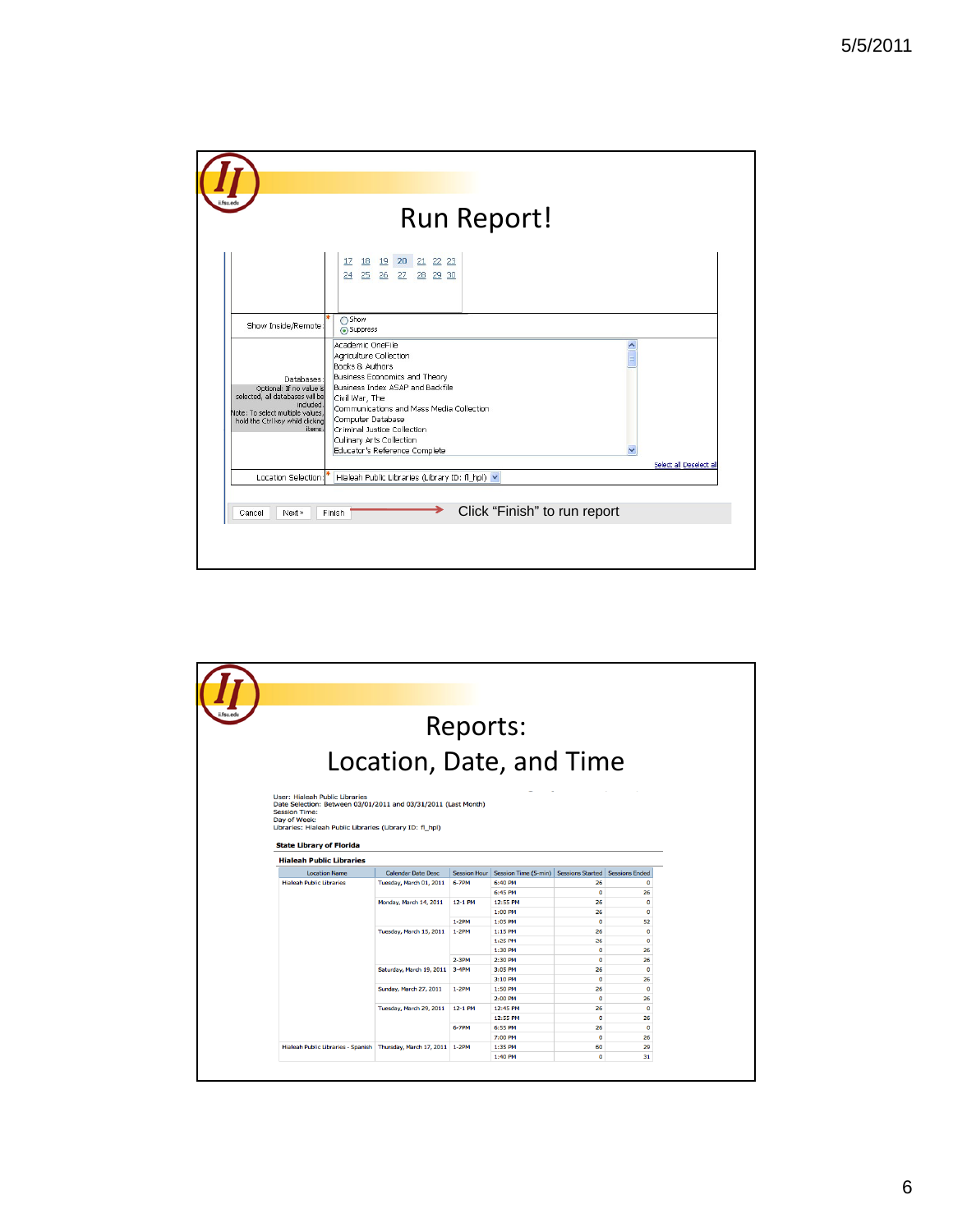| ii.fsu.edu                      |                                                 |                                           |                                                              |                         |                              |                           |
|---------------------------------|-------------------------------------------------|-------------------------------------------|--------------------------------------------------------------|-------------------------|------------------------------|---------------------------|
|                                 |                                                 |                                           |                                                              |                         |                              |                           |
|                                 |                                                 |                                           | Reports:<br>Database                                         |                         |                              |                           |
|                                 |                                                 |                                           |                                                              |                         |                              |                           |
|                                 |                                                 |                                           |                                                              |                         |                              |                           |
|                                 |                                                 |                                           |                                                              |                         |                              |                           |
|                                 | <b>Product Description</b>                      |                                           | Sessions Full Text Retrievals Retrievals Searches Turn-Aways |                         |                              |                           |
| <b>Academic OneFile</b>         |                                                 | 2                                         | 0                                                            | $\mathbf 0$             | 3                            | $\mathbf 0$               |
| <b>Agriculture Collection</b>   |                                                 | $\overline{\mathbf{z}}$<br>$\overline{2}$ | O<br>$\mathbf{0}$                                            | $\bullet$<br>$\bullet$  | 3<br>$\overline{\mathbf{3}}$ | $\bullet$<br>$\bullet$    |
|                                 | <b>Business Economics and Theory</b>            |                                           |                                                              |                         |                              |                           |
|                                 | <b>Communications and Mass Media Collection</b> | $\overline{\mathbf{2}}$                   | O                                                            | $\bullet$               | 3                            | $\bullet$<br>$\mathbf{a}$ |
| <b>Computer Database</b>        |                                                 | $\overline{2}$                            | O                                                            | $\bullet$               | 3                            |                           |
|                                 | <b>Criminal Justice Collection</b>              | 3                                         | 8                                                            | 8                       | 6                            | $\bullet$                 |
| <b>Culinary Arts Collection</b> |                                                 | $\overline{2}$                            | 0                                                            | $\bullet$               | 3                            | $\bullet$                 |
|                                 | <b>Educator's Reference Complete</b>            | $\overline{2}$                            | 0                                                            | $\bullet$               | 3                            | $\bullet$                 |
|                                 | <b>Environmental Studies and Policy</b>         | $\overline{2}$                            | 0                                                            | $\Omega$                | 3                            | $\mathbf{0}$              |
|                                 | <b>Expanded Academic ASAP</b>                   | $\overline{2}$                            | 0                                                            | $\bullet$               | 3                            | $\mathbf{0}$              |
|                                 | <b>Fine Arts and Music Collection</b>           | $\overline{\mathbf{2}}$                   | 0                                                            | $\bullet$               | 3                            | $\mathbf{0}$              |
|                                 | Gale Virtual Reference Library                  | $\overline{2}$                            | 0                                                            | $\mathbf 0$             | 3                            | $\bullet$                 |
|                                 | Gardening, Landscape and Horticulture           | $\overline{2}$                            | 0                                                            | $\mathbf{0}$            | $\overline{3}$               | $\bullet$                 |
|                                 | <b>General Business File ASAP</b>               | $\overline{a}$                            | 1                                                            | $\mathbf{1}$            | $\overline{\mathbf{3}}$      | $\bullet$                 |
| <b>General OneFile</b>          |                                                 | $\overline{a}$                            | 3                                                            | $\overline{\mathbf{3}}$ | $\overline{\mathbf{3}}$      | $\bullet$                 |
|                                 | General Reference Center Gold                   | $\overline{a}$                            | $\mathbf{0}$                                                 | $\bullet$               | $\overline{\mathbf{3}}$      | $\bullet$                 |
|                                 | <b>Health Reference Center Academic</b>         | $\overline{\mathbf{2}}$                   | O                                                            | $\bullet$               | 3                            | $\bullet$                 |
|                                 | Home Improvement Collection                     | $\overline{2}$                            | 0                                                            | $\bullet$               | 3                            | $\bullet$                 |
|                                 | Hospitality, Tourism and Leisure                | $\overline{2}$                            | 0                                                            | $\Omega$                | 3                            | $\mathbf{0}$              |
| Informe                         |                                                 | $\overline{2}$                            | 0                                                            | $\bullet$               | 3                            | $\bullet$                 |
| <b>Junior Edition</b>           |                                                 | $\overline{2}$                            | $\mathbf 0$                                                  | $\Omega$                | $\overline{3}$               | $\mathbf{0}$              |
|                                 | <b>Junior Reference Collection</b>              | $\overline{2}$                            | 0                                                            | $\Omega$                | $\overline{3}$               | $\mathbf{0}$              |
|                                 | Nursing and Allied Health Collection            | $\overline{2}$                            | 0                                                            | $\bullet$               | 3                            | $\bullet$                 |
| <b>Popular Magazines</b>        |                                                 | $\overline{2}$                            | 0                                                            | $\bullet$               | 3                            | $\bullet$                 |
| <b>Psychology Collection</b>    |                                                 | $\overline{2}$                            | 0                                                            | $\mathbf 0$             | 3                            | $\mathbf{0}$              |
| <b>Student Edition</b>          |                                                 | $\overline{2}$                            | $\mathbf 0$                                                  | $\mathbf{0}$            | 3                            | $\mathbf{0}$              |
| <b>Summary</b>                  |                                                 | 53                                        | 12                                                           | 12                      | 81                           | $\bullet$                 |

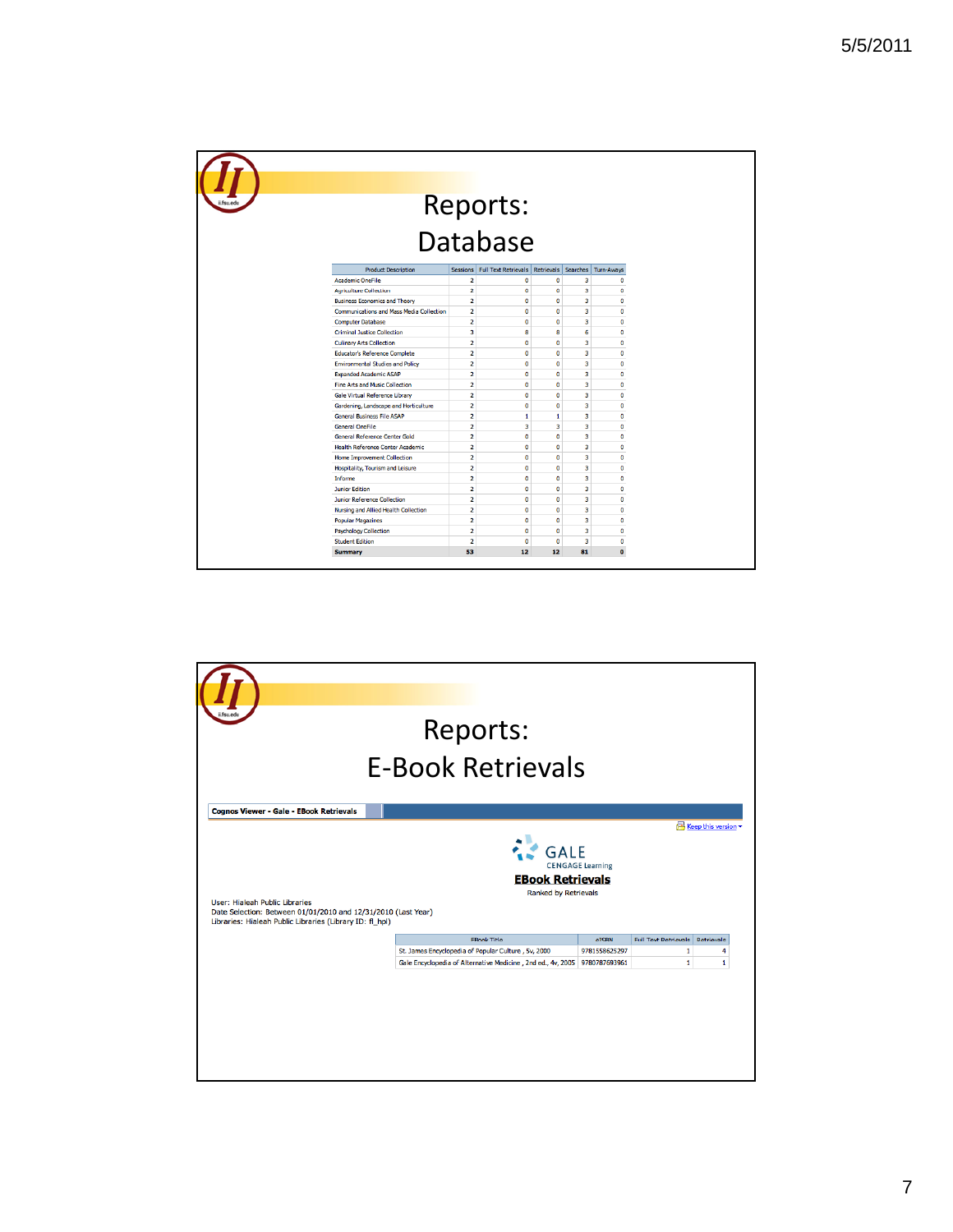|                                                                                                                                                              | Reports:                                                        |                        |                                        |                              |  |
|--------------------------------------------------------------------------------------------------------------------------------------------------------------|-----------------------------------------------------------------|------------------------|----------------------------------------|------------------------------|--|
|                                                                                                                                                              |                                                                 |                        |                                        |                              |  |
|                                                                                                                                                              | Journal Retrievals                                              |                        |                                        |                              |  |
| Cognos Viewer - Gale - Journal Retrievals                                                                                                                    |                                                                 |                        |                                        |                              |  |
| User: Hialeah Public Libraries<br>Date Selection: Between 03/01/2011 and 03/31/2011 (Last Month)<br>Libraries: Hialeah Public Libraries (Library ID: fl_hpl) | <b>Journal Retrievals</b><br>Sorted by Retrievals               |                        |                                        | Keep this version =   >      |  |
|                                                                                                                                                              | Source                                                          | <b>ISSN</b>            | <b>Full Text Retrievals Retrievals</b> |                              |  |
|                                                                                                                                                              | Mayo Clinic Proceedings                                         | 0025-6196              | $\overline{2}$                         | 3                            |  |
|                                                                                                                                                              | <b>USA Today (Magazine)</b>                                     | 0161-7389              | $\overline{2}$                         | 3                            |  |
|                                                                                                                                                              | JAMA, The Journal of the American Medical Association 0098-7484 |                        | ٥                                      | $\overline{2}$               |  |
|                                                                                                                                                              | OBG Management                                                  | 1044-307X              | $\overline{2}$                         | $\overline{2}$               |  |
|                                                                                                                                                              | Psychology & Psychiatry Journal                                 | 1944-2718              | $\overline{2}$                         | $\overline{2}$               |  |
|                                                                                                                                                              | West Virginia Medical Journal                                   | 0043-3284              | 1                                      | $\overline{2}$               |  |
|                                                                                                                                                              |                                                                 |                        |                                        |                              |  |
|                                                                                                                                                              | Women's Health Weekly                                           | 1078-7240              | $\overline{z}$                         | $\overline{z}$               |  |
|                                                                                                                                                              | American Journal of Drug and Alcohol Abuse                      | 0095-2990<br>0002-953X | $\mathbf{1}$<br>$\circ$                | $\mathbf{1}$<br>$\mathbf{1}$ |  |
|                                                                                                                                                              | American Journal of Psychiatry<br>American Medical News         | 0001-1843              | $\mathbf{1}$                           | $\mathbf 1$                  |  |
|                                                                                                                                                              | Archives of Disease in Childhood                                | 0003-9888              | $\mathbf{1}$                           | $\mathbf{1}$                 |  |
|                                                                                                                                                              | Bulletin (Southern California Academy of Sciences)              | 0038-3872              | 1                                      | 1                            |  |
|                                                                                                                                                              | Children Today                                                  | 0361-4336              | $\mathbf{1}$                           | $\mathbf{1}$                 |  |
|                                                                                                                                                              | Community Care                                                  | 0307-5508              | $\mathbf 1$                            | $\mathbf 1$                  |  |
|                                                                                                                                                              | Community Practitioner                                          | 1462-2815              | п.                                     | $\mathbf{1}$                 |  |
|                                                                                                                                                              | Contemporary OB/GYN                                             | 0090-3159              | $\mathbf{1}$                           | $\mathbf 1$                  |  |
|                                                                                                                                                              | Evidence-Based Mental Health                                    | 1362-0347              | 1                                      | 1                            |  |
|                                                                                                                                                              | <b>Family Practice News</b>                                     | 0300-7073              | $\mathbf{1}$                           | $\mathbf 1$                  |  |
|                                                                                                                                                              | Harvard Children's Health                                       |                        | 1                                      | $\mathbf{1}$                 |  |
|                                                                                                                                                              | Harvard Journal of Hispanic Policy                              | 1074-1917              | $\mathbf{1}$                           | $\mathbf 1$                  |  |
|                                                                                                                                                              | National Journal<br>Newsweek                                    | 0360-4217<br>0028-9604 | 1<br>$\mathbf{1}$                      | $\mathbf 1$<br>$\mathbf{1}$  |  |

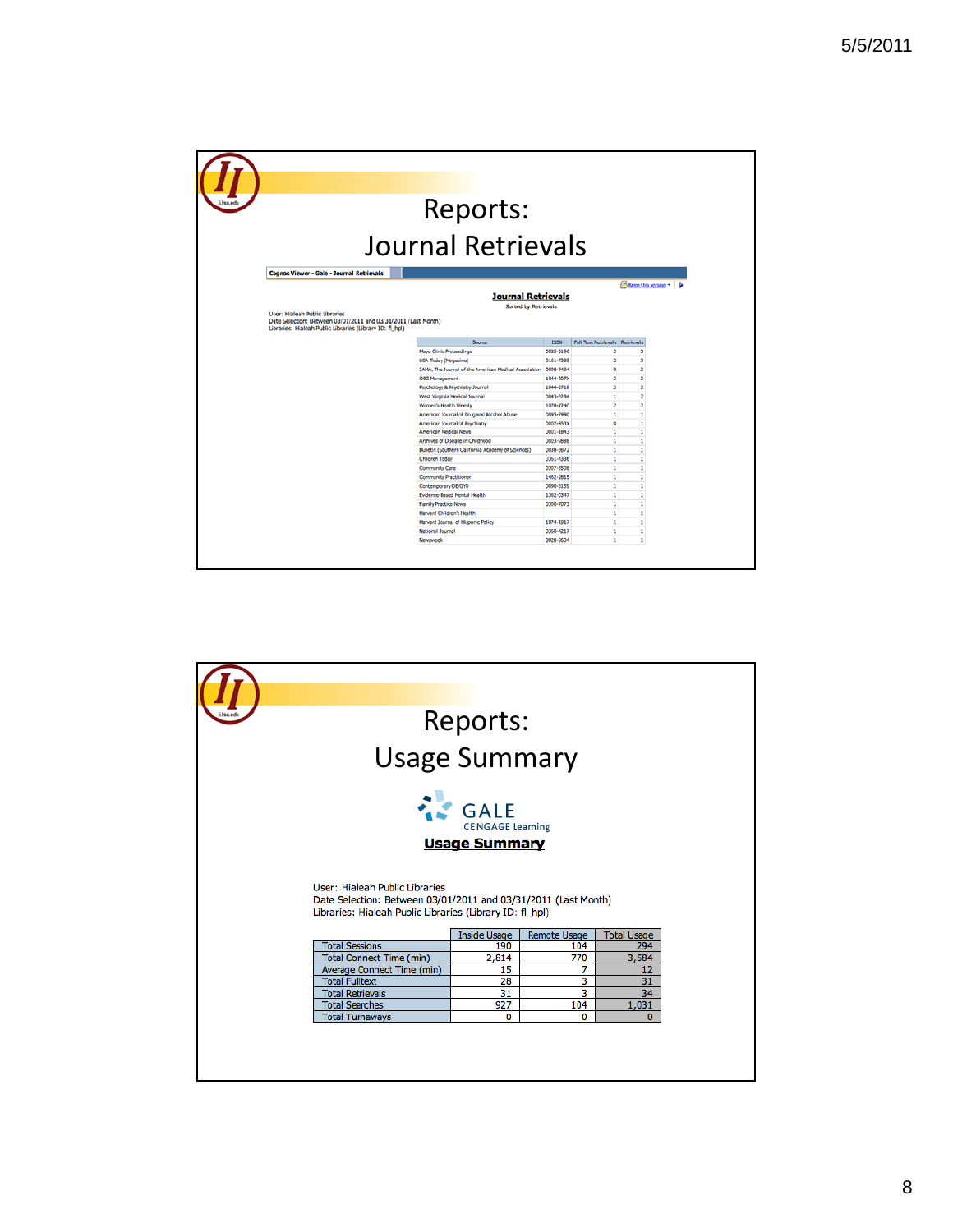

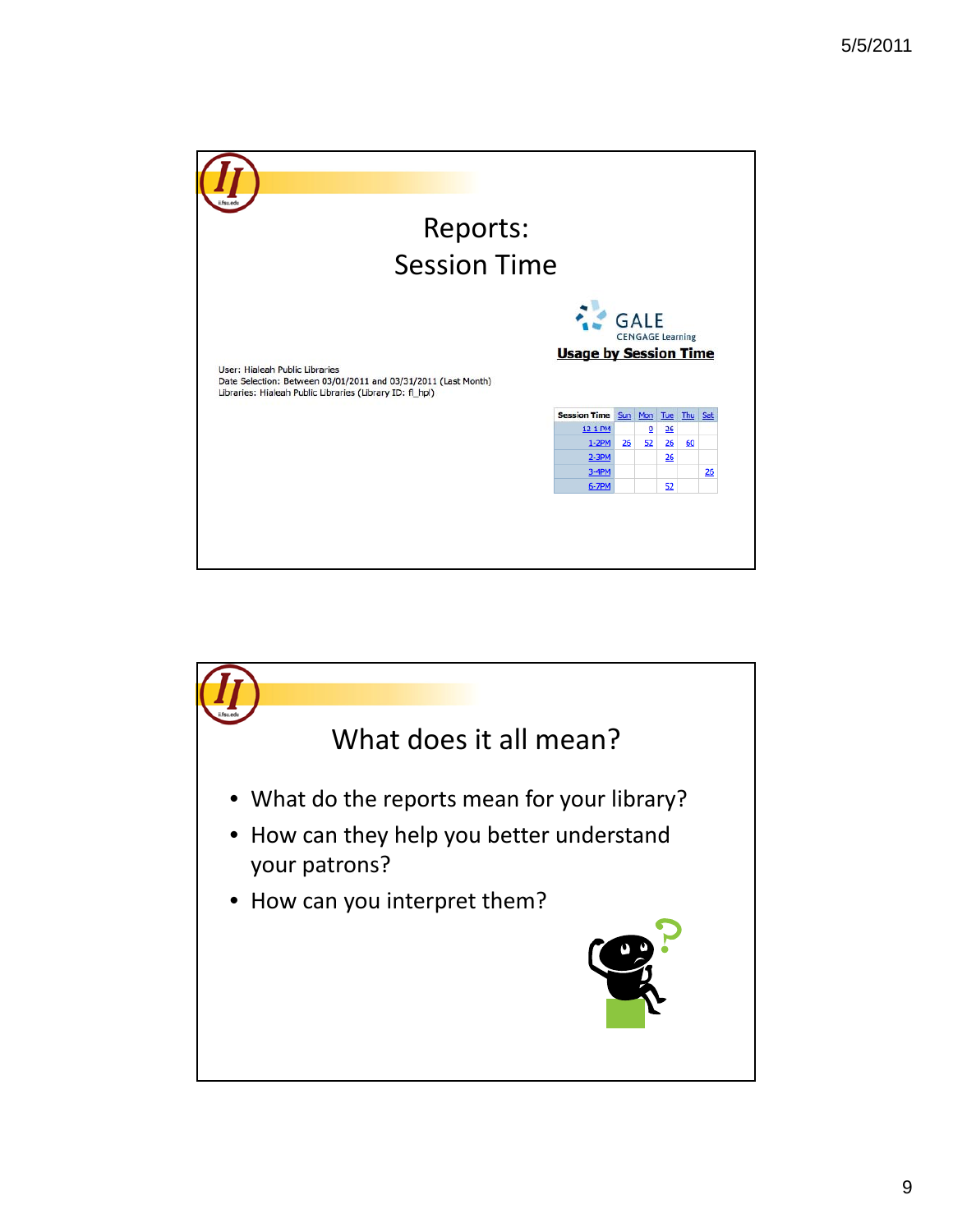

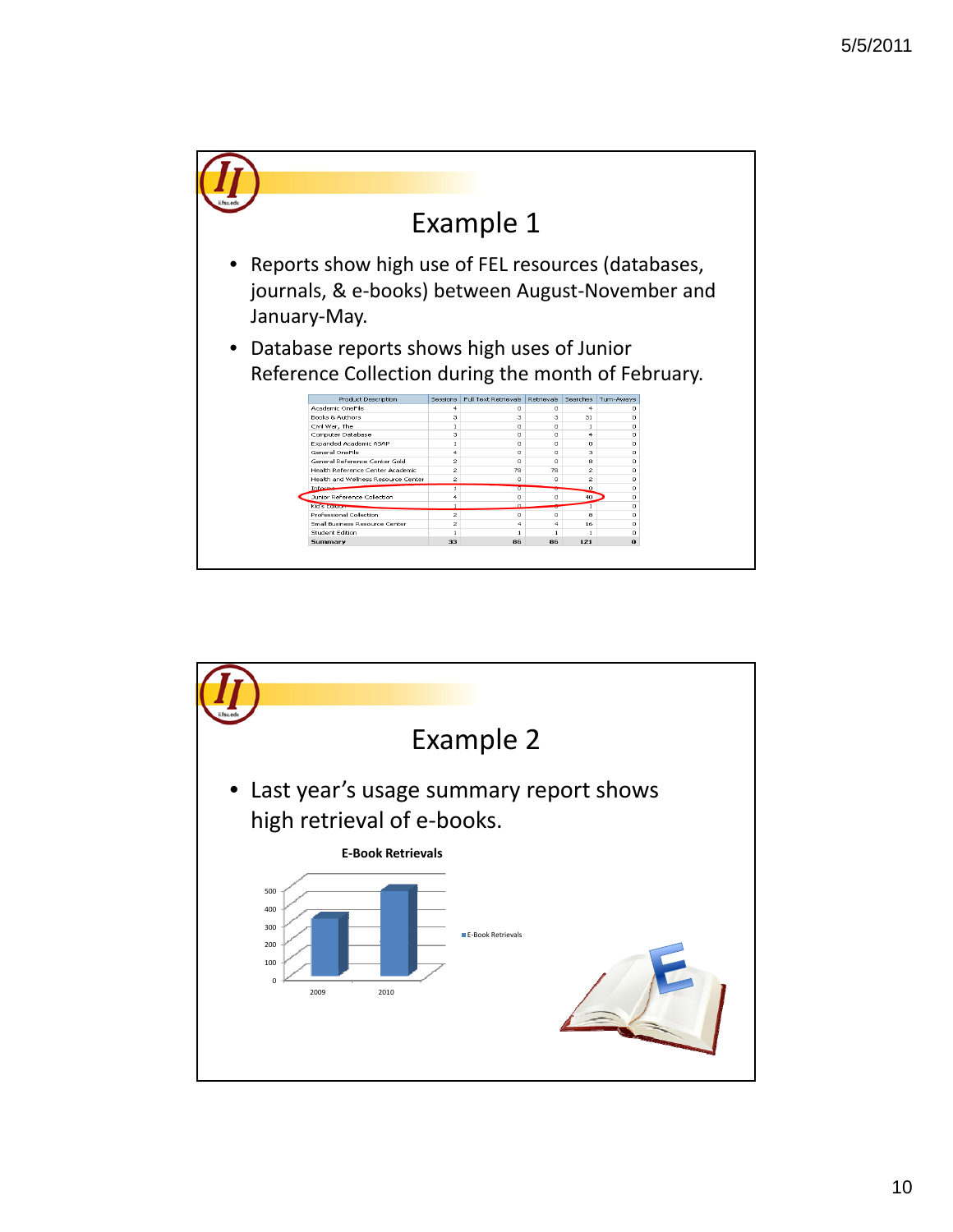

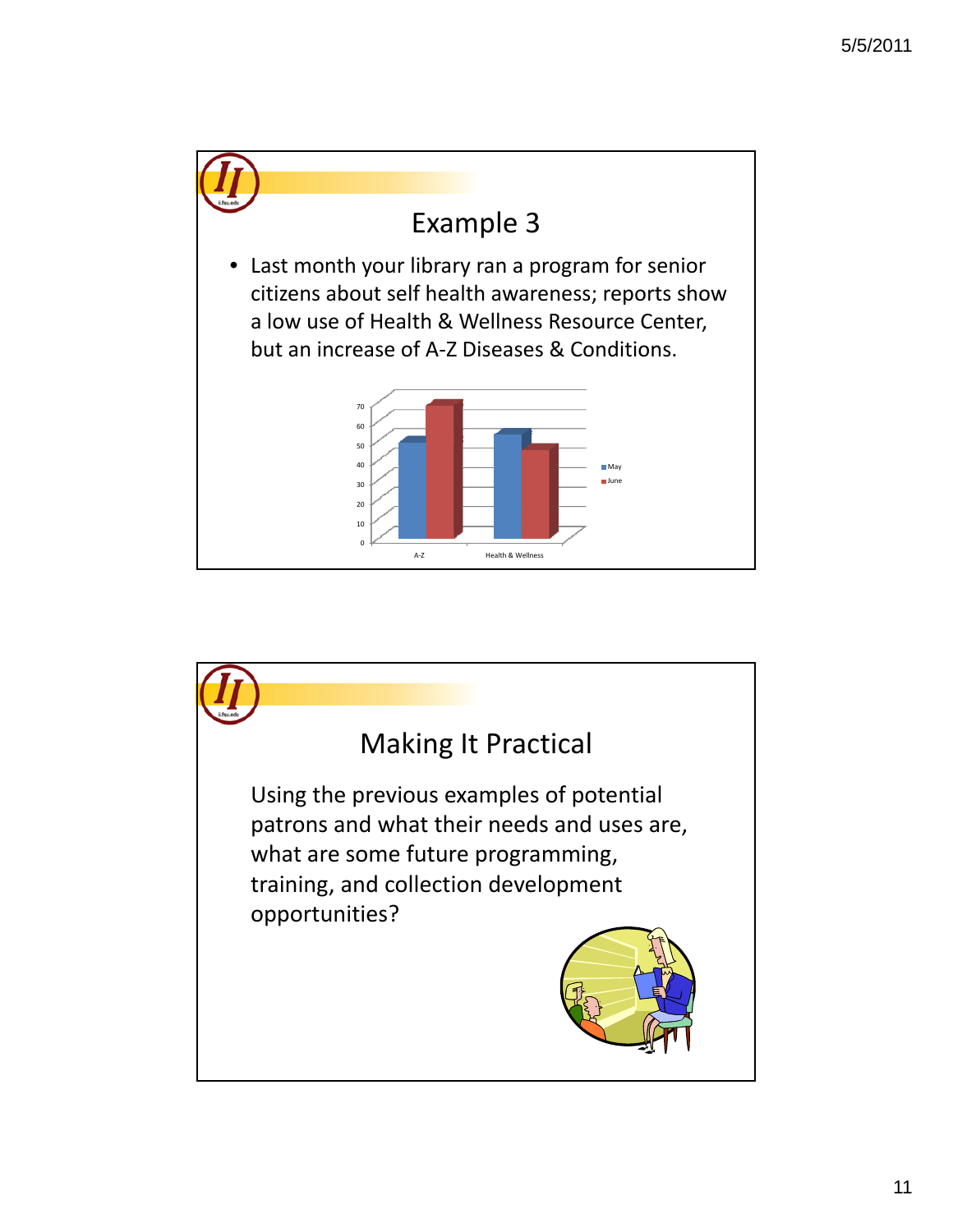

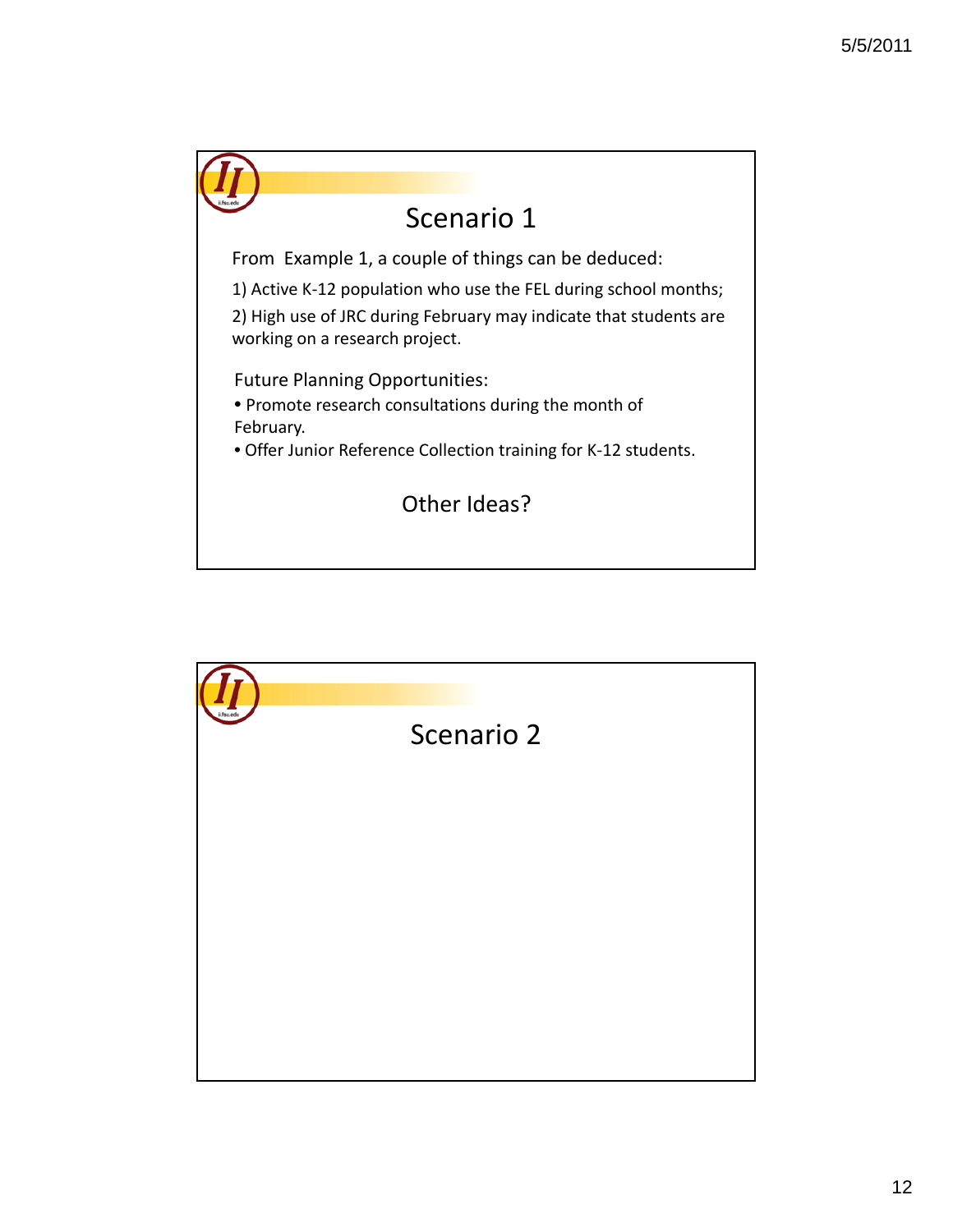